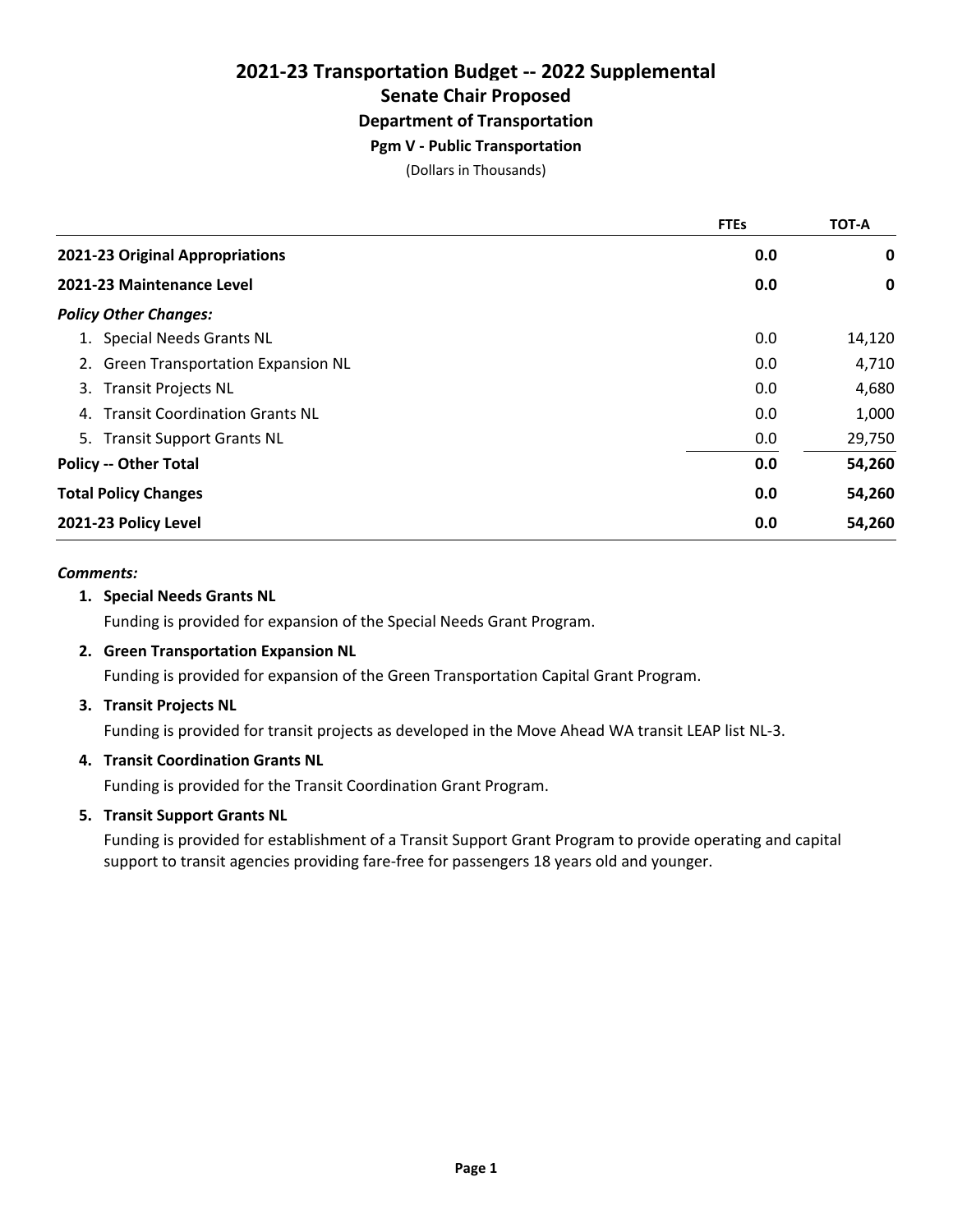# **2021-23 Transportation Budget -- 2022 Supplemental Senate Chair Proposed Department of Transportation**

### **Pgm Y - Rail - Cap**

(Dollars in Thousands)

|                                 | <b>FTEs</b> | <b>TOT-A</b> |
|---------------------------------|-------------|--------------|
| 2021-23 Original Appropriations | 0.0         | 0            |
| 2021-23 Maintenance Level       | 0.0         | 0            |
| <b>Policy Other Changes:</b>    |             |              |
| 1. Ultra High Speed Rail        | 0.0         | 50,000       |
| <b>Policy -- Other Total</b>    | 0.0         | 50,000       |
| <b>Total Policy Changes</b>     | 0.0         | 50,000       |
| 2021-23 Policy Level            | 0.0         | 50,000       |

### *Comments:*

### **1. Ultra High Speed Rail**

Funding is provided for development of ultra-high-speed rail between Vancouver, British Columbia and Portland, Oregon.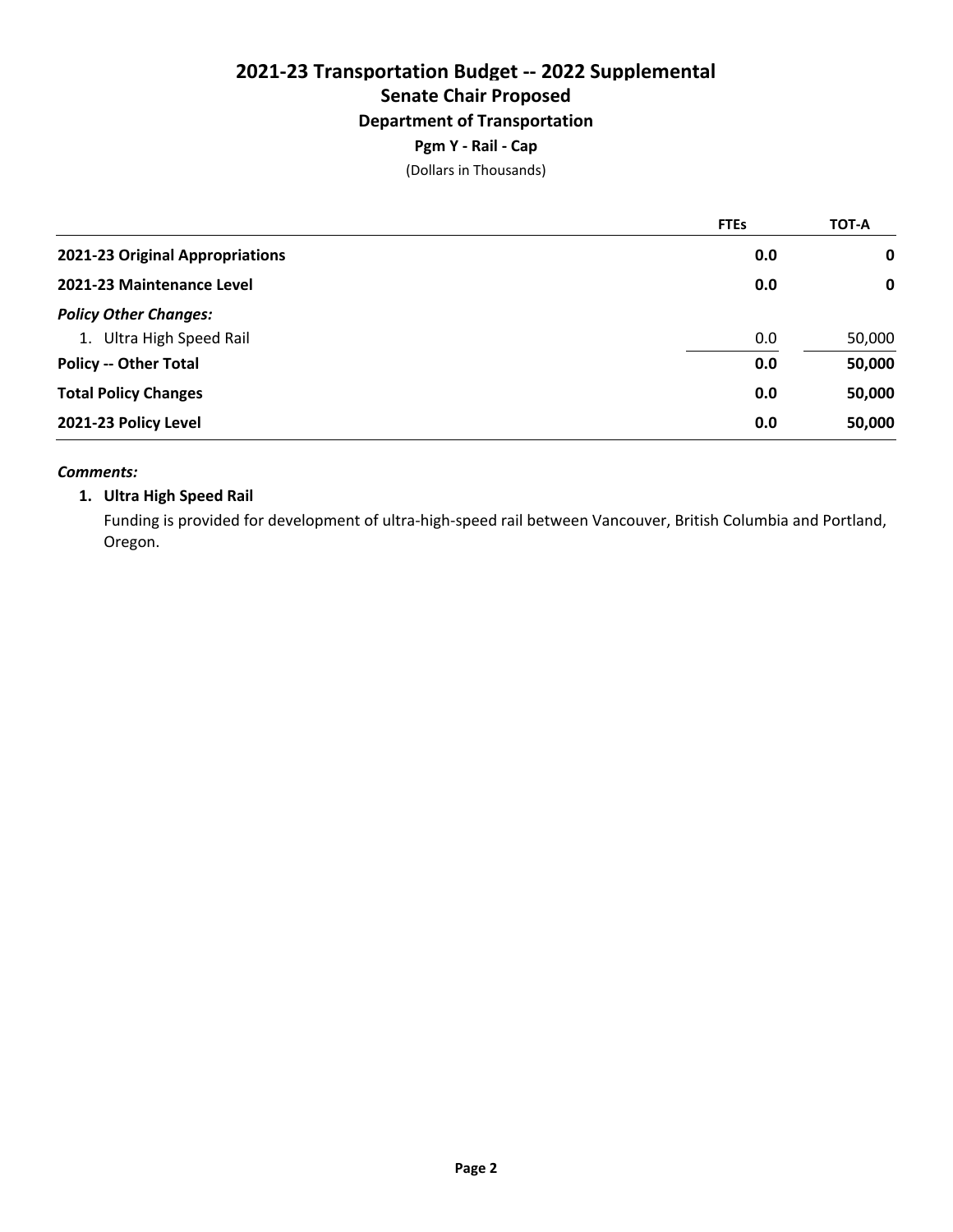# **2021-23 Transportation Budget -- 2022 Supplemental Senate Chair Proposed Department of Transportation**

## **Pgm Z - Local Programs-Cap**

(Dollars in Thousands)

|                                        | <b>FTEs</b> | <b>TOT-A</b> |
|----------------------------------------|-------------|--------------|
| 2021-23 Original Appropriations        | 0.0         | 0            |
| 2021-23 Maintenance Level              | 0.0         | 0            |
| <b>Policy Other Changes:</b>           |             |              |
| 1. Bike/Ped Grants                     | 0.0         | 5,640        |
| 2. Safe Routes to School Grant Program | 0.0         | 6,830        |
| 3. Bike/Ped Projects                   | 0.0         | 6,890        |
| <b>Policy -- Other Total</b>           | 0.0         | 19,360       |
| <b>Total Policy Changes</b>            | 0.0         | 19,360       |
| 2021-23 Policy Level                   | 0.0         | 19,360       |

### *Comments:*

### **1. Bike/Ped Grants**

Funding is provided for expansion of the Bike and Pedestrian Safety Grant Program.

### **2. Safe Routes to School Grant Program**

Funding is provided for expansion of the Safe Routes to School Grant Program.

### **3. Bike/Ped Projects**

Funding is provided for local bicycle and pedestrian projects developed in Move Ahead WA LEAP NL-2 list.